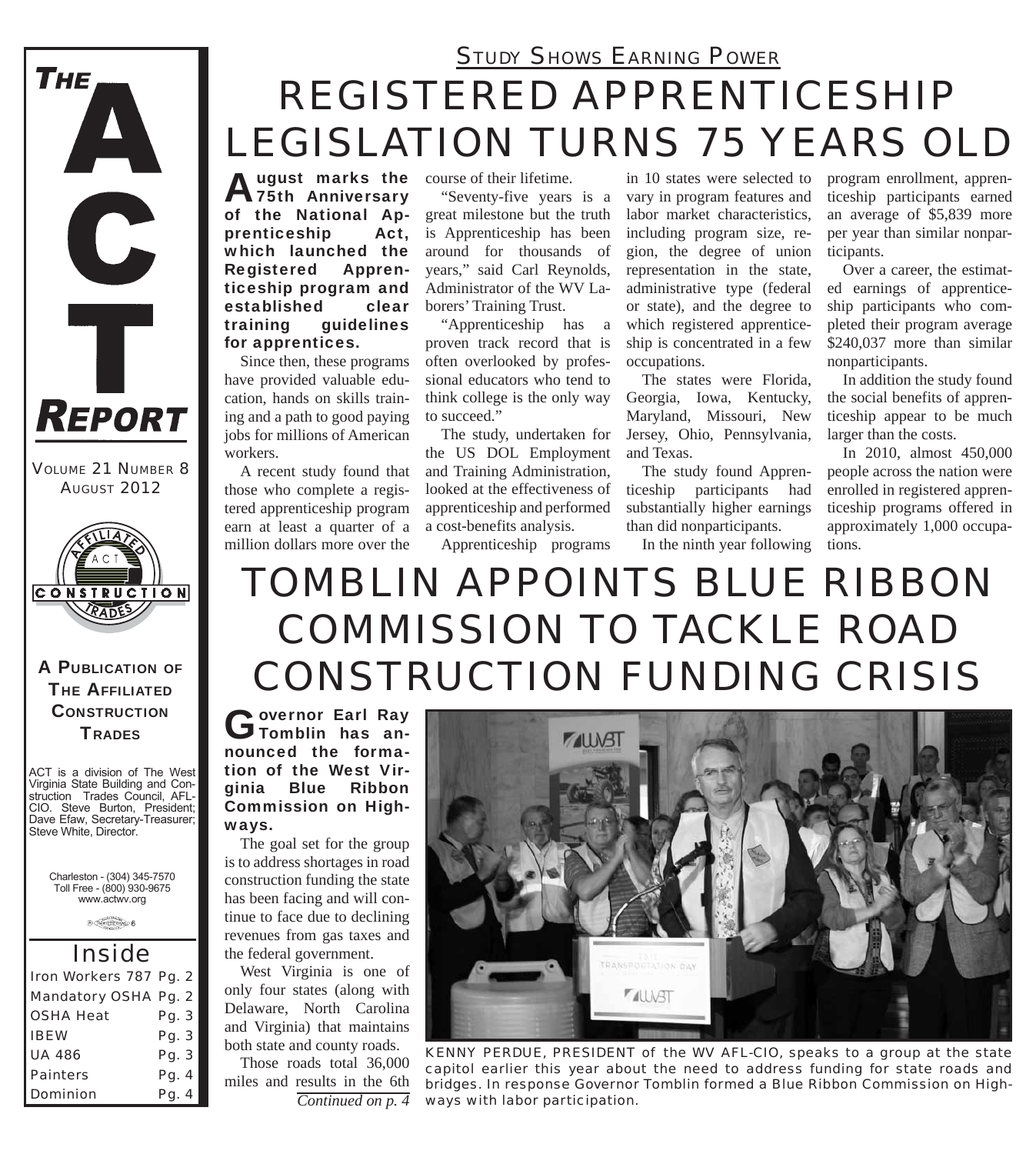### *EACH WEDNESDAY, DURING REGULAR BUSINESS HOURS*

# *IRON WORKERS 787 PARKERSBURG TAKES APPRENTICESHIP APPLICATIONS*

ron Workers Local<br>787 Joint Apprenticeship Committee (JAC) will be accepting applications for their apprenticeship program each week on Wednesdays (excluding holidays).

Those interested must fill out the application at 303 Erickson Boulevard, Parkersburg in person, during regular business hours which are 8:00 am – noon and 1:00 pm – 4:30 pm.

Applicants must provide proof they are at least 18 years old, capable of performing work of the Iron Worker trade, be a High School Grad-

**ron Workers Local** uate or have a GED, and pass an aptitude test given by the Parkersburg Workforce office.

> In addition an applicant must live within Local 787's area for at least one year prior to applying.

Local 787's area in Ohio includes the Counties of Athens, Meigs, Morgan, Noble, and Washington; in West Virginia Calhoun, Doddridge, Gilmer, Jackson, Lewis, Mason, Pleasants, Ritchie, Roane, Upshur, Wirt and Wood Counties.

If selected a candidate must pass a substance abuse test.

The Iron Workers Joint

Apprenticeship Training Program teaches in the classroom as well as on the job.

Classes are held evenings and Saturdays, allowing onthe-job learning while getting paid.

The goal is to educate new workers how to safely, efficiently, and effectively perform all aspects of the trade including structural, ornamental, and reinforcing iron work, as well as mathematics, welding, and rigging.

The Apprenticeship is a four year program with starting wages set at 50% of Journeyman scale with full benefits.

Increases are given every six months until training is complete.

on file for a year.

No applicant will be rejected because of race, color, religion, national origin or sex.

Iron Workers Local 787 JAC will take affirmative action to provide equal opportunities in apprenticeship.

Applications will be kept 485-6231. For more information contact Brad Winans, Apprenticeship Coordinator, at 304-

# *MANDATORY OSHA 10 HOUR TRAINING WORKS*

**A new study con-** ing 2013 session.<br> **A cludes mandated** The study cond cludes mandated OSHA 10-hour construction classes are effective and easy to implement.

The Center for Construction Research and Training looked at the implementation of mandatory U.S. Occupational Safety and Health Administration-approved 10 hour safety class known as the "OSHA 10" for construction for workers in Massachusetts.

Massachusetts passed a law in 2008 requiring all construction workers on public construction projects to have the training.

The West Virginia legislature has considered similar legislation for a number of years but it has failed due to opposition from some contractors.

The Affiliated Construction Trades plans to propose mandatory OSHA training legislation during the upcom-

The study conducted interviews of 100 workers plus a variety of stakeholders.

Those responding agreed  $\bullet$ the requirement raised the bar for safety not only for public work but even extending to commercial work.

There was also agreement the requirement was valuable and was now a standard of the industry regardless of where the funding for a project came from.

Other findings from the report include;

 State enforcement personnel and employer and worker stakeholders believe the training requirement has been thoroughly implemented and that workers on publiclyfunded construction projects possess OSHA 10 training cards.

 Non-union and residential construction workers, and those with limited English abilities, are www.cpwr.com.

much less likely to have had OSHA 10 or any other health and safety training.

 More research is required to better understand the impact of construction safety training on safety performance.

According to the report the OSHA 10 training require-

ment has gained such widespread acceptance among construction industry stakeholders that most support the introduction of a new "refresher" training requirement to sustain the commitment to ongoing worker safety training.

The Center for Construction Research and Training is a  $501(c)(3)$  nonprofit research and training institution created by the Building and Construction Trades Department, AFL-CIO, and serves as the research arm of the BCTD.

See the entire report at

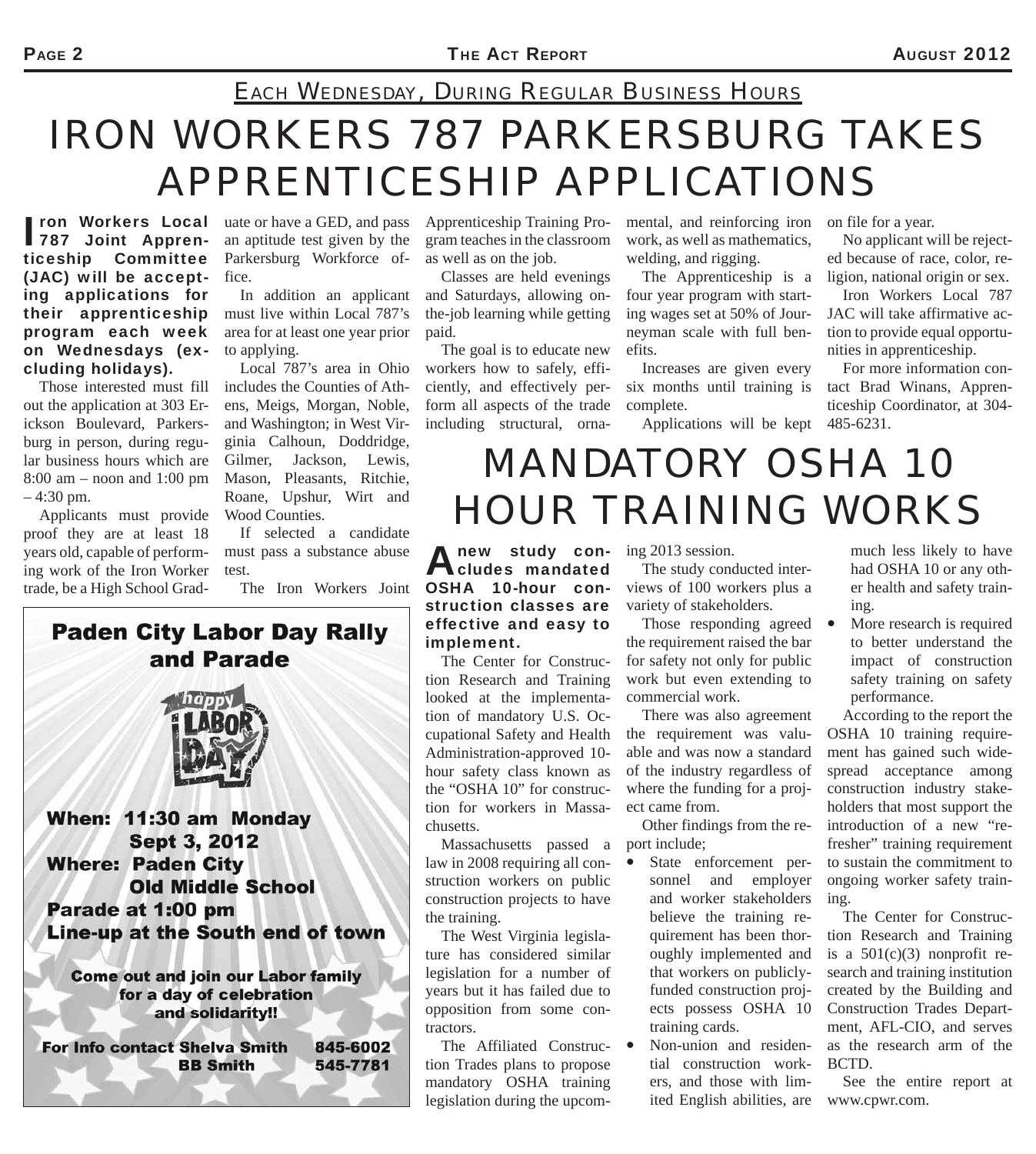## *HEAT AWARENESS EDUCATION FROM OSHA*

### from Heat Stress.

*(The following is a reprint of an OSHA publication)*

Exposure to heat can cause illness and death. The most serious heat illness is heat stroke. Other heat illnesses, such as heat exhaustion, heat cramps and heat rash, should also be avoided.

There are precautions your employer should take any time temperatures are high and the job involves physical work.

**Risk Factors for Heat Illness**

• High temperature and hu-

Protecting Workers midity, direct sun exposure,<br> **Prom Heat Stress.** no breeze or wind. no breeze or wind.

- Low liquid intake.
- Heavy physical labor.
- Waterproof clothing.
- No recent exposure to hot workplaces

#### **Heat Exhaustion Symptoms**

• Headache, dizziness, or fainting.

- Weakness and wet skin.
- Irritability or confusion.
- Thirst, nausea, or vomiting
	- **Heat Stroke Symptoms**

• May be confused, unable to think clearly, pass out, collapse, or have seizures (fits).

• May stop sweating. **To Prevent Heat Illness,** 

**Your Employer Should**

• Provide training about the hazards leading to heat stress and how to prevent them.

• Provide a lot of cool water to workers close to the work area. At least one pint of water per hour is needed.

• Schedule frequent rest periods with water breaks in shaded or airconditioned areas.

• Routinely check workers who are at risk of heat stress due to protective clothing and high temperature.

• Consider protective clothing that provides cooling.

**How You Can Protect**  able, call 911. **Yourself and Others**

• Know signs/symptoms of heat illnesses; monitor yourself; use a buddy system.

• Block out direct sun and other heat sources.

• Drink plenty of fluids. Drink often and BEFORE you are thirsty. Drink water every 15 minutes.

• Avoid beverages containing alcohol or caffeine.

• Wear lightweight, light colored, loosefitting clothes.

**What to Do When a Worker is Ill from the Heat**

• Call a supervisor for help. If the supervisor is not avail-

• Have someone stay with the worker until help arrives.

• Move the worker to a

cooler/shaded area.

• Remove outer clothing.

• Fan and mist the worker with water; apply ice (ice) bags or ice towels).

• Provide cool drinking water, if able to drink.

IF THE WORKER IS NOT ALERT or seems confused, this may be a heat stroke. CALL 911 IMMEDIATELY and apply ice as soon as possible. If you have any questions or concerns, call OSHA at 1-800-321-OSHA (6742).

## *IBEW MOTORCYCLE RIDE*



*Members of the International Brotherhood of Electrical Workers gather in Charleston to start an annual motorcycle ride.*

*The event took place on Saturday, July 21 with more than 275 riders participating.* 

*IBEW members, families and friends came from across the country and Canada to participate in the 155 mile ride which began and ending in Charleston. Stops along the way included Hawks Nest State Park and the New River Bridge. IBEW President Ed Hill and Charleston Local 466 Business Manager Joe Sam-*

*ples were among the riders.*

*"It was a great event," said Samples.*

*"There were plenty of beautiful West Virginia sites to show our brothers and sisters from across the country."*

# *UA LOCAL 486 TAKING APPLICA-TIONS FOR WV APPRENTICESHIP*

UA Local 486 Steamfitters Joint Apprenticeship Training Committee will be accepting applications for their Martinsburg, WV apprenticeship.

Applications will be accepted through August 24, 2012. The program teaches pipefitting, plumbing, welding, and HVAC. Starting pay is \$14.53 plus benefits.

Applications can be submitted at Borlie Mechanical, 5521 Tabler Station Road, Inwood, WV 25428, Monday through Friday from 7:00am to 4:00pm. A \$75 non-refundable processing fee, payable by money order only, is due at time of application.

If you would like an ap-

plication mailed or have any questions, please call 1-866- 760-4860 and press "0" for the operator. Our website is www.486school.com.

Applicants must have a high school diploma or GED, a valid drivers license, and be eligible to work in the US. Applicants must be able to obtain a WV Plumber-intraining license and a MD Plumber and HVAC apprentice license. You should live in Allegany, Washington, or Frederick Counties in MD or Berkeley, Jefferson or Morgan Counties in WV.

A math test, as well as a physical and drug screening will be required.

No applicant shall be rejected because of race, creed, color, sex or national origin.